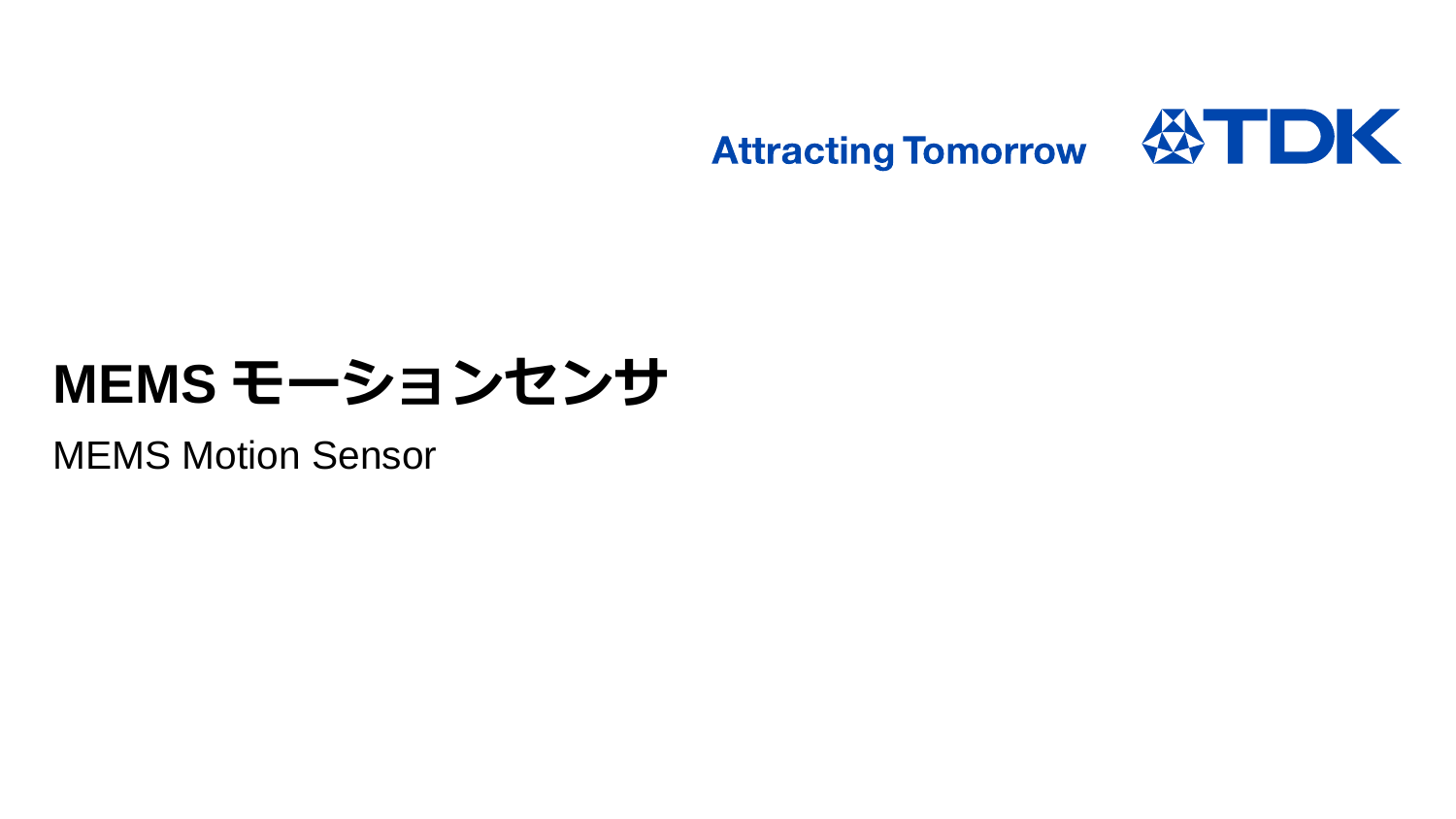# MEMSモーションセンサ

### MEMS Motion Sensor

**Features** 

#### ● 低ノイズで高感度 Lowest noise & highest sensitivity

#### ● 低消費電力 Very low power consumption

● 業界最高レベルの解像度 Industry's highest resolution

Applications

• Smartphones ● AR / VR / Game controllers

• Robotics



#### **Characteristics**

| <b>Motion Sensors</b><br>with UI & OIS interface          | ICM-42602<br>Performance OIS | ICM-42622<br>Professional OIS       | ICM-42633<br>Dual-OIS                  |
|-----------------------------------------------------------|------------------------------|-------------------------------------|----------------------------------------|
| GYRO Noise [ $mdps/\sqrt{Hz}$ ]                           | 3.8                          | $2.8$ VLN                           | $2.8$ VLN                              |
| GYRO Offset Stability TC [ mdps/℃ ]                       | 10                           | 5OCH                                | 5OCH                                   |
| GYRO Sensitivity Error [%]                                | 0.5                          | 0.25                                | 0.25                                   |
| GYRO LN Current [ µA ]                                    | 520                          | 730 <sup>VLN</sup>                  | 730 <sup>VLN</sup>                     |
| ACCEL Noise [ $\mu$ g/ $\sqrt{Hz}$ ]                      | 75                           | AXY: 60                             | AXY: 60                                |
| ACCEL Sensitivity Error [%]                               | 0.5                          | 0.25                                | 0.25                                   |
| ACCEL LN Current [ µA ]                                   | 250                          | 320                                 | 320                                    |
| ODR & Sample Synch                                        | 32 kHz; No RTC               | <b>YES-RTC</b>                      | YES-RTC                                |
| <b>Motion Sensors</b><br>with UI for Sensorhub & AP       | ICM-42605<br>Sensorhub       | ICM-42686<br><b>Handheld Action</b> | ICM-42688<br><b>HMD &amp; Robotics</b> |
| GYRO Noise [ mdps/√Hz ]                                   | 3.8                          |                                     |                                        |
|                                                           |                              | 5.8                                 | $2.8$ <sup>VLN</sup>                   |
| GYRO Offset Stability TC [ mdps/ ${}^{\circ}\mathsf{C}$ ] | 10                           | 10                                  | 5OCH                                   |
| GYRO LN Current [ µA ]                                    | 520                          | 520                                 | 0.25%                                  |
| Range & Resolution                                        | 2000 dps; 16 bit             | 4000 dps; 16 / 19 bit               | 2000 dps; 16 / 19 bit                  |
| ACCEL Noise $[ \mu g / \sqrt{Hz} ]$                       | 75                           | 75                                  | AXY: 60                                |
| ACCEL LN Current [ µA ]                                   | 250                          | 250                                 | 320                                    |
| Range & Resolution                                        | 16 g; 16 bit                 | 32 g; 16 / 18 bit                   | 16 g; 16 / 18 bit                      |

VLN: very low noise OCH: on chip heater

#### **CEATEC2019\_14**

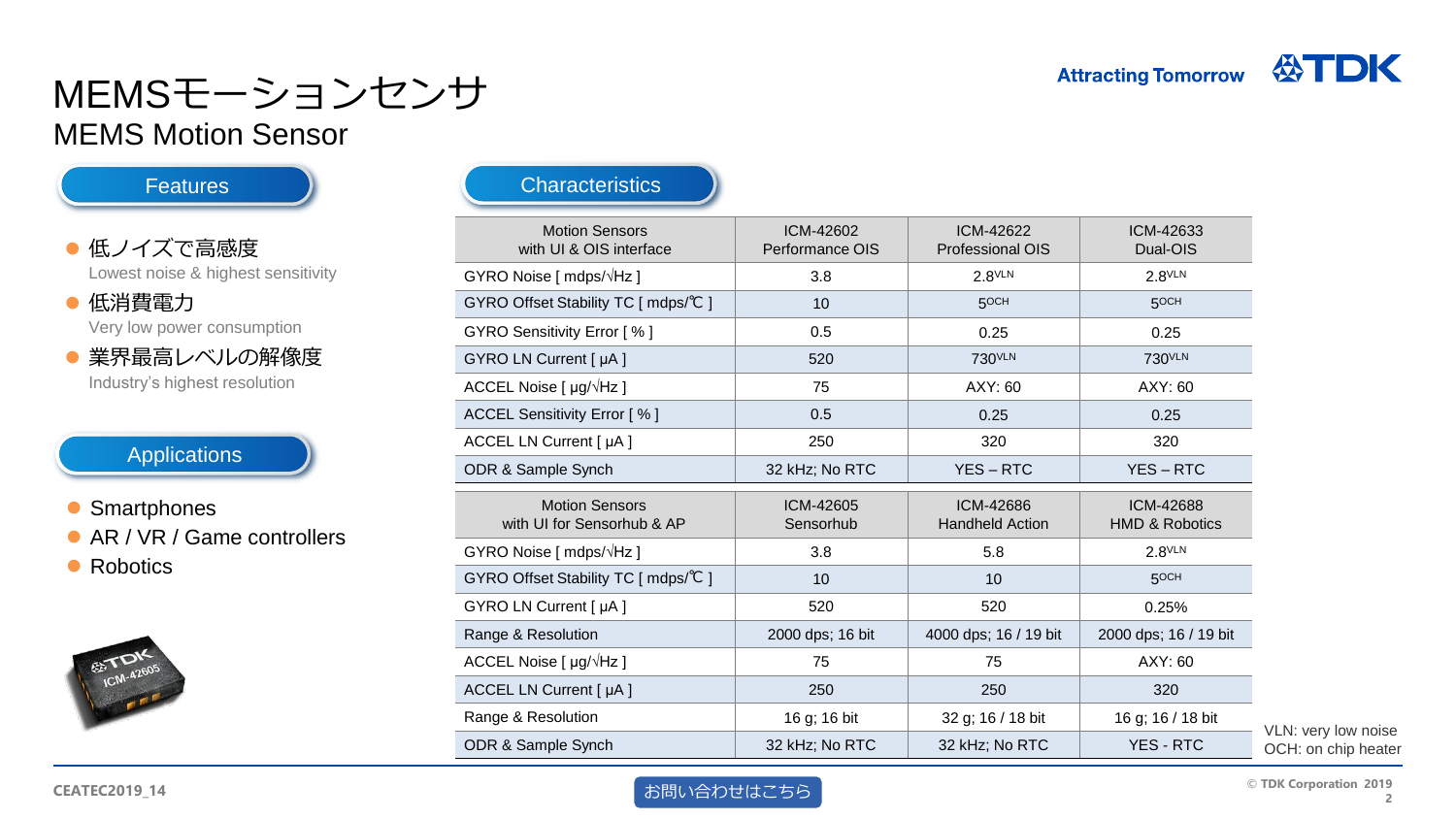# MEMSモーションセンサ

## MEMS Motion Sensor

**Applications** 

### **Motion Sensors AP & Sensor Hub**

- Leading performance (noise, stability, sensitivity)
- **HW pedometer, optional stair** counter with ICP-10100
- Built-in 'key gestures'
- $\bullet$  <15uA WOM LPM



Android Smartphones & ARCore

## **Precision Sensors Image Stabilization**

- 4260x performance PLUS:
- VLN & eTS gyro
- Low-noise accel
- Sensitivity error <0.25%
- Sample synch with RTC
- 16/32 kHz ODR filtering
- Dual OIS camera modules



## **Action Sensors Handhelds/Wearables**

- 4260x performance PLUS:
- 32g / 4000dps FSR
- 20-bit high-def ADC enables 8x higher sensor resolution
- Sample synch with RTC
- TDK sensor fusion solutions

## **High-Def Sensors VR HMD / Robotics**

# **ICM-4260x ICM-42622 ICM-42686-P ICM-42688-P**

- 4260x performance PLUS:
- VLN & eTS gyro
- **C** Low-noise accel
- Sample synch with RTC
- 20-bit high-def ADC enables 8x higher sensing resolution
- 16/32 kHz ODR filtering

CORONA Motion Sensors **AR/ VR Gaming**

Powered by High Performance